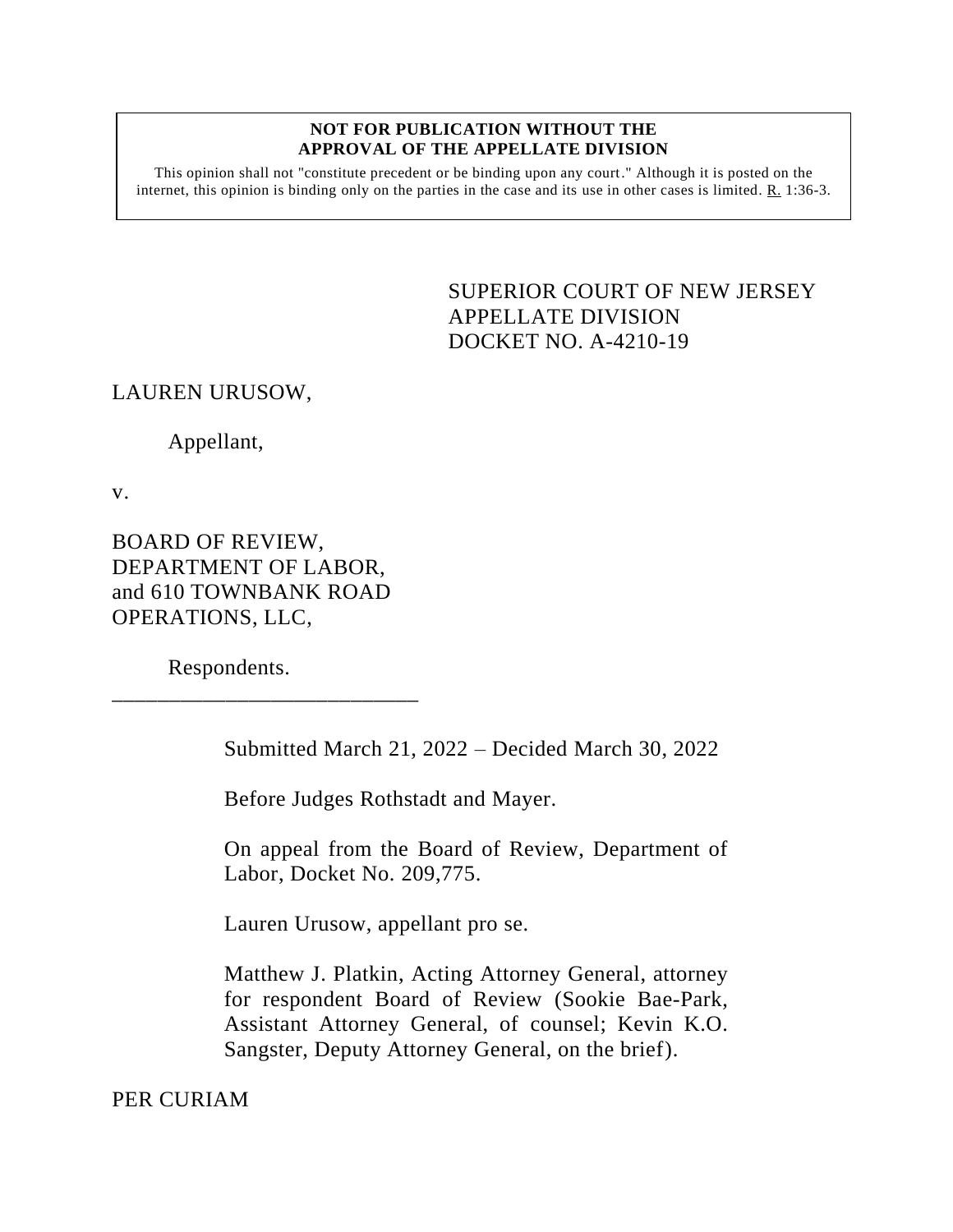Petitioner Lauren Urusow appeals from a final agency decision issued by respondent Board of Review (Board), disqualifying her from receipt of unemployment benefits. We affirm.

From October 27, 2017, through March 9, 2020, Urusow worked as a bus driver for respondent 610 Townbank Road Operations, LLC, which owned and operated Genesis Victoria Commons Assisted Living Facility (Genesis). Urusow transported assisted living residents to and from Genesis in the facility's bus.

Urusow sought different employment because the work at Genesis became grueling and "there really was no future outlook at the company." On March 6, 2020, Urusow interviewed for a job position with Sheppard Bus Service (Sheppard). Sheppard hired her the same day.

On March 9, 2020, Urusow voluntarily resigned from her job at Genesis to enroll in a training program to obtain a commercial driver's license (CDL) to work as a school bus driver for Sheppard. From March 16, 2020 through March 20, 2020, Urusow attended unpaid training for her CDL certification. On March 20, 2020, the training program shut down due to the COVID-19 pandemic.

Around that same time, Genesis contacted Urusow and invited her to return to its facility if she was not otherwise employed. She returned to Genesis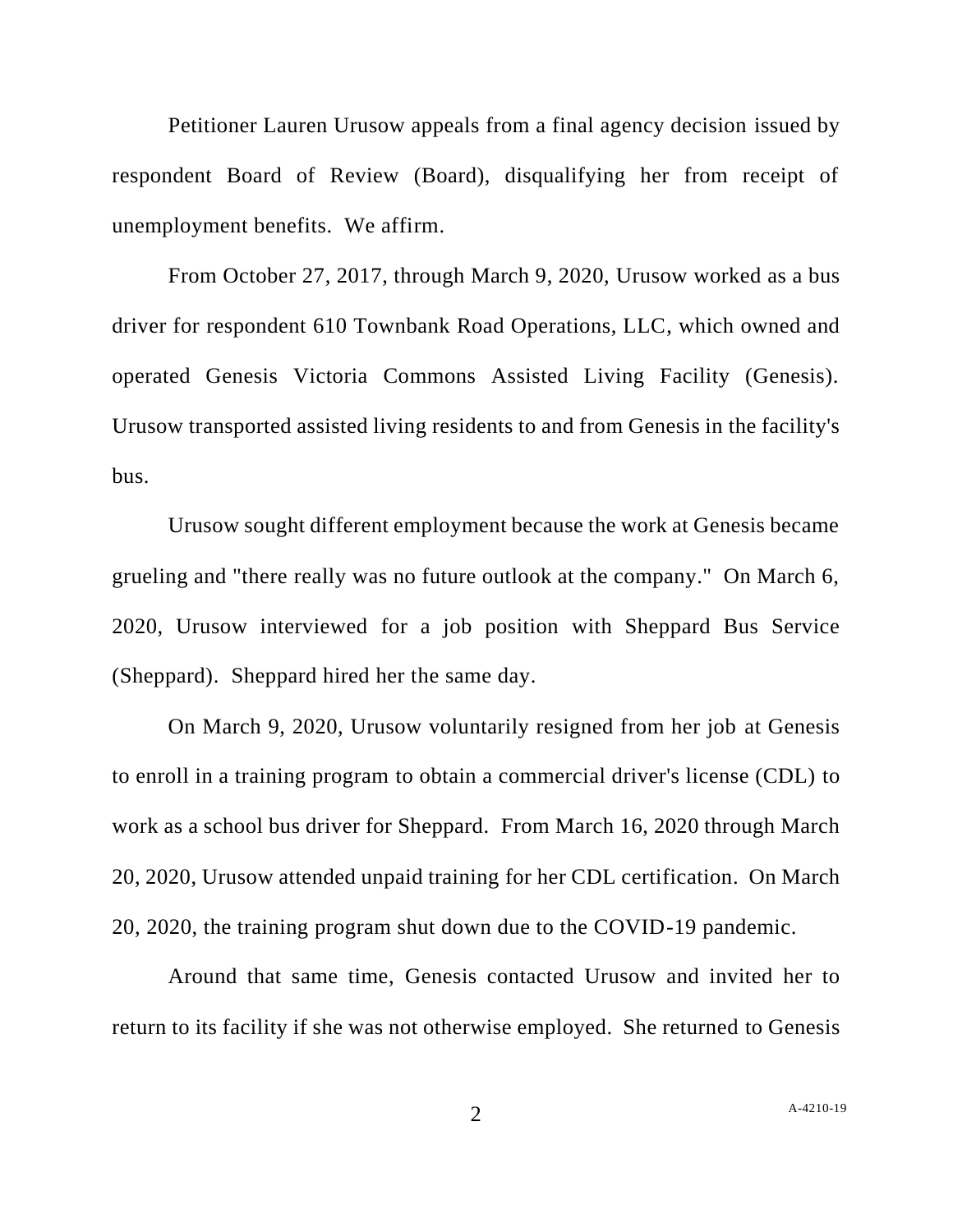as a laundry attendant from March 30, 2020 to June 2, 2020. Urusow resigned from Genesis a second time to resume unpaid training to obtain her CDL license and work as a bus driver for Sheppard. Urusow began working as a bus driver for Sheppard on October 9, 2020. She worked only part-time due to the limited school calendar during the pandemic.

On March 15, 2020, Urusow filed a claim for unemployment compensation benefits. A deputy at the Division of Unemployment and Disability Insurance disqualified Urusow from receipt of benefits because she left work voluntarily without good cause attributable to such work. Urusow appealed the determination to the Appeal Tribunal.

An appeals examiner conducted a telephonic hearing on May 6, 2020. At the hearing, Urusow testified she stopped working at Genesis because she took a new job position with Sheppard.

In a May 8, 2020 decision, the appeals examiner found "the sole reason for the claimant's decision to sever this working relationship [with Genesis] was based upon her decision to pursue a Commercial Driver's License (CDL)." While acknowledging Urusow's reason for resigning from Genesis was "understandable" and "attending training to enhance one's job prospects is a compelling reason to leave work," the appeals examiner determined Urusow left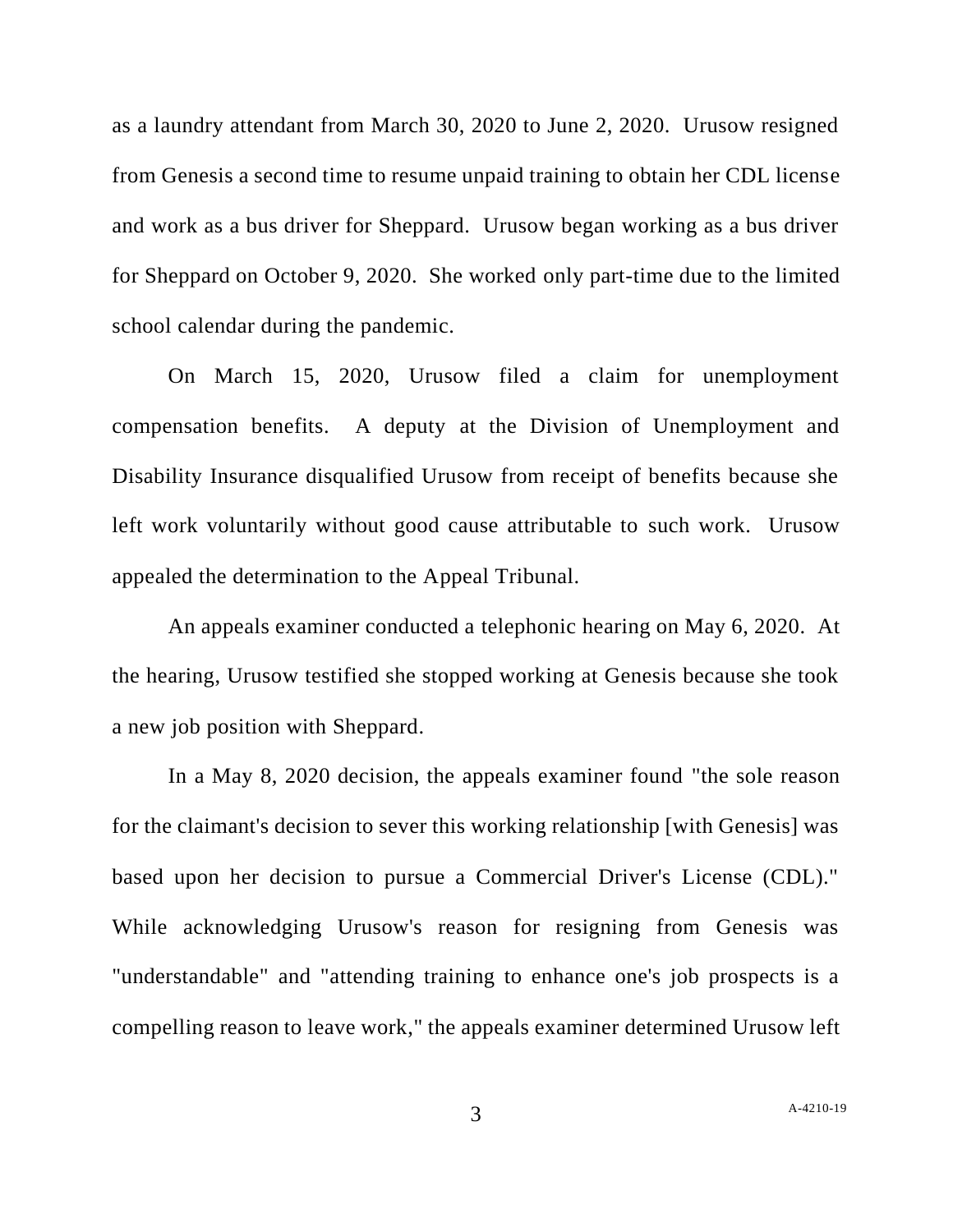work for personal benefit. The appeals examiner concluded "the Unemployment Compensation Fund cannot be used to subsidize a claimant's search for education" and disqualified her from receipt of benefits under N.J.S.A. 43:21- 5(a) because she "left work voluntarily without good cause attributable to such work."

Urusow appealed the examiner's decision to the Board. On July 16, 2020, the Board affirmed the Appeal Tribunal's decision.

On appeal, Urusow argues the Board erred in denying unemployment benefits because "leaving her job with [her] former employer in order to take a better position because of factors related to the work constitutes good cause attributable to the work." We disagree.

The scope of review of an administrative agency's final determination is limited. Brady v. Bd. of Rev., 152 N.J. 197, 210 (1997). The agency's decision may not be disturbed unless shown to be arbitrary, capricious, unreasonable, or inconsistent with applicable law. Ibid. "If the Board's factual findings are supported 'by sufficient credible evidence, courts are obliged to accept them.'" Ibid. (quoting Self v. Bd. of Rev., 91 N.J. 453, 459 (1982)). "[I]n reviewing the factual findings made in an unemployment compensation proceeding, the test is not whether an appellate court would come to the same conclusion if the original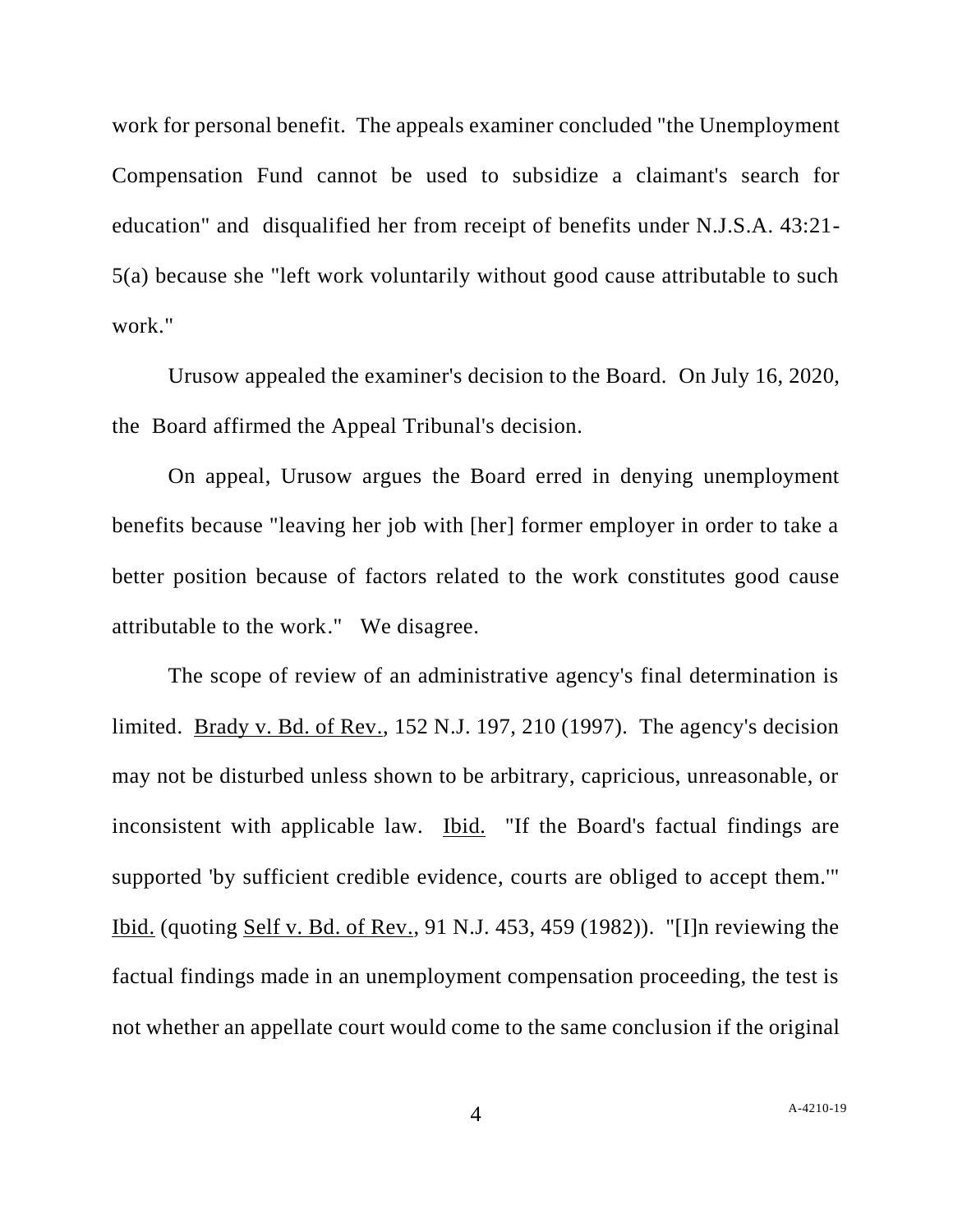determination was its to make, but rather whether the factfinder could reasonably so conclude upon the proofs." Ibid. We "must . . . give due regard to the opportunity of the one who heard the witnesses to judge their credibility." Logan v. Bd. of Rev., 299 N.J. Super. 346, 348 (App. Div. 1997).

A claimant who leaves work for personal reasons is subject to disqualification for receipt of unemployment benefits under the statute, even if the reasons are understandable as the appeals examiner noted in this matter. Morgan v. Bd. of Rev., 77 N.J. Super. 209, 214 (App. Div. 1962). Among the personal reasons failing to constitute good cause attributable to the work are a claimant's frustration at not receiving an expected pay raise, DeSantis v. Bd. of Rev., 149 N.J. Super. 35, 38 (App. Div. 1977), and leaving work to accept a substantially better position, Rider College v. Bd. of Rev., 167 N.J. Super. 42, 47 (App. Div. 1979).

In support of her appeal, Urusow cites McClain v. Bd. of Rev., 237 N.J. 445, 462 (2019). However, her reliance on that case is misplaced. In McClain, the claimants left their jobs to take higher paying positions, but the new positions were rescinded prior to the scheduled start date of the new employment. Ibid. Unlike the claimants in McClain, Urusow's position with Sheppard was not rescinded.